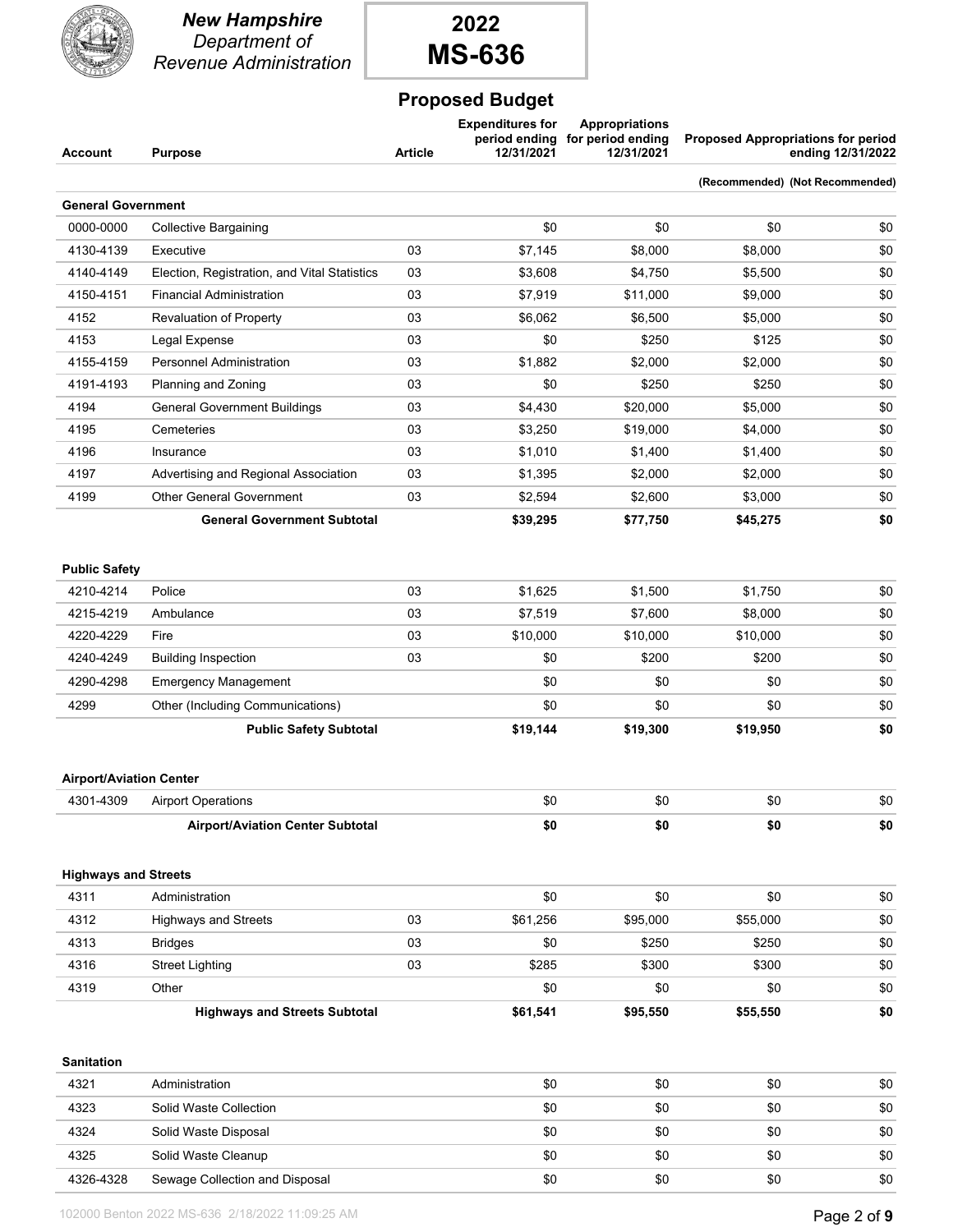|                               | <b>New Hampshire</b><br>Department of<br><b>Revenue Administration</b> | 2022<br><b>MS-636</b> |                        |         |         |     |
|-------------------------------|------------------------------------------------------------------------|-----------------------|------------------------|---------|---------|-----|
|                               |                                                                        |                       | <b>Proposed Budget</b> |         |         |     |
| 4329                          | <b>Other Sanitation</b>                                                |                       | \$0                    | \$0     | \$0     | \$0 |
|                               | <b>Sanitation Subtotal</b>                                             |                       | \$0                    | \$0     | \$0     | \$0 |
|                               | <b>Water Distribution and Treatment</b>                                |                       |                        |         |         |     |
| 4331                          | Administration                                                         |                       | \$0                    | \$0     | \$0     | \$0 |
| 4332                          | <b>Water Services</b>                                                  |                       | \$0                    | \$0     | \$0     | \$0 |
| 4335                          | <b>Water Treatment</b>                                                 |                       | \$0                    | \$0     | \$0     | \$0 |
| 4338-4339                     | Water Conservation and Other                                           |                       | \$0                    | \$0     | \$0     | \$0 |
|                               | <b>Water Distribution and Treatment Subtotal</b>                       |                       | \$0                    | \$0     | \$0     | \$0 |
| <b>Electric</b>               |                                                                        |                       |                        |         |         |     |
| 4351-4352                     | <b>Administration and Generation</b>                                   |                       | \$0                    | \$0     | \$0     | \$0 |
| 4353                          | <b>Purchase Costs</b>                                                  |                       | \$0                    | \$0     | \$0     | \$0 |
| 4354                          | <b>Electric Equipment Maintenance</b>                                  |                       | \$0                    | \$0     | \$0     | \$0 |
| 4359                          | <b>Other Electric Costs</b>                                            |                       | \$0                    | \$0     | \$0     | \$0 |
|                               | <b>Electric Subtotal</b>                                               |                       | \$0                    | \$0     | \$0     | \$0 |
| <b>Health</b>                 |                                                                        |                       |                        |         |         |     |
| 4411                          | Administration                                                         |                       | \$0                    | \$0     | \$0     | \$0 |
| 4414                          | Pest Control                                                           | 03                    | \$168                  | \$250   | \$250   | \$0 |
| 4415-4419                     | Health Agencies, Hospitals, and Other                                  |                       | \$0                    | \$0     | \$0     | \$0 |
|                               | <b>Health Subtotal</b>                                                 |                       | \$168                  | \$250   | \$250   | \$0 |
| Welfare                       |                                                                        |                       |                        |         |         |     |
| 4441-4442                     | Administration and Direct Assistance                                   | 03                    | \$0                    | \$250   | \$250   | \$0 |
| 4444                          | Intergovernmental Welfare Payments                                     | 03                    | \$1,500                | \$2,000 | \$2,000 | \$0 |
| 4445-4449                     | Vendor Payments and Other                                              |                       | \$0                    | \$0     | \$0     | \$0 |
| <b>Culture and Recreation</b> | <b>Welfare Subtotal</b>                                                |                       | \$1,500                | \$2,250 | \$2,250 | \$0 |
| 4520-4529                     | Parks and Recreation                                                   |                       | \$0                    | \$0     | \$0     | \$0 |
| 4550-4559                     | Library                                                                |                       | \$0                    | \$0     | \$0     | \$0 |
| 4583                          | <b>Patriotic Purposes</b>                                              |                       | \$0                    | \$0     | \$0     | \$0 |
| 4589                          | Other Culture and Recreation                                           |                       | \$0                    | \$0     | \$0     | \$0 |
|                               | <b>Culture and Recreation Subtotal</b>                                 |                       | \$0                    | \$0     | \$0     | \$0 |
|                               | <b>Conservation and Development</b>                                    |                       |                        |         |         |     |
| 4611-4612                     | Administration and Purchasing of Natural<br>Resources                  |                       | \$0                    | \$0     | \$0     | \$0 |
| 4619                          | Other Conservation                                                     |                       | \$0                    | \$0     | \$0     | \$0 |
| 4631-4632                     | Redevelopment and Housing                                              |                       | \$0                    | \$0     | \$0     | \$0 |
| 4651-4659                     | Economic Development                                                   |                       | \$0                    | \$0     | \$0     | \$0 |
|                               |                                                                        |                       |                        |         |         |     |

**Debt Service**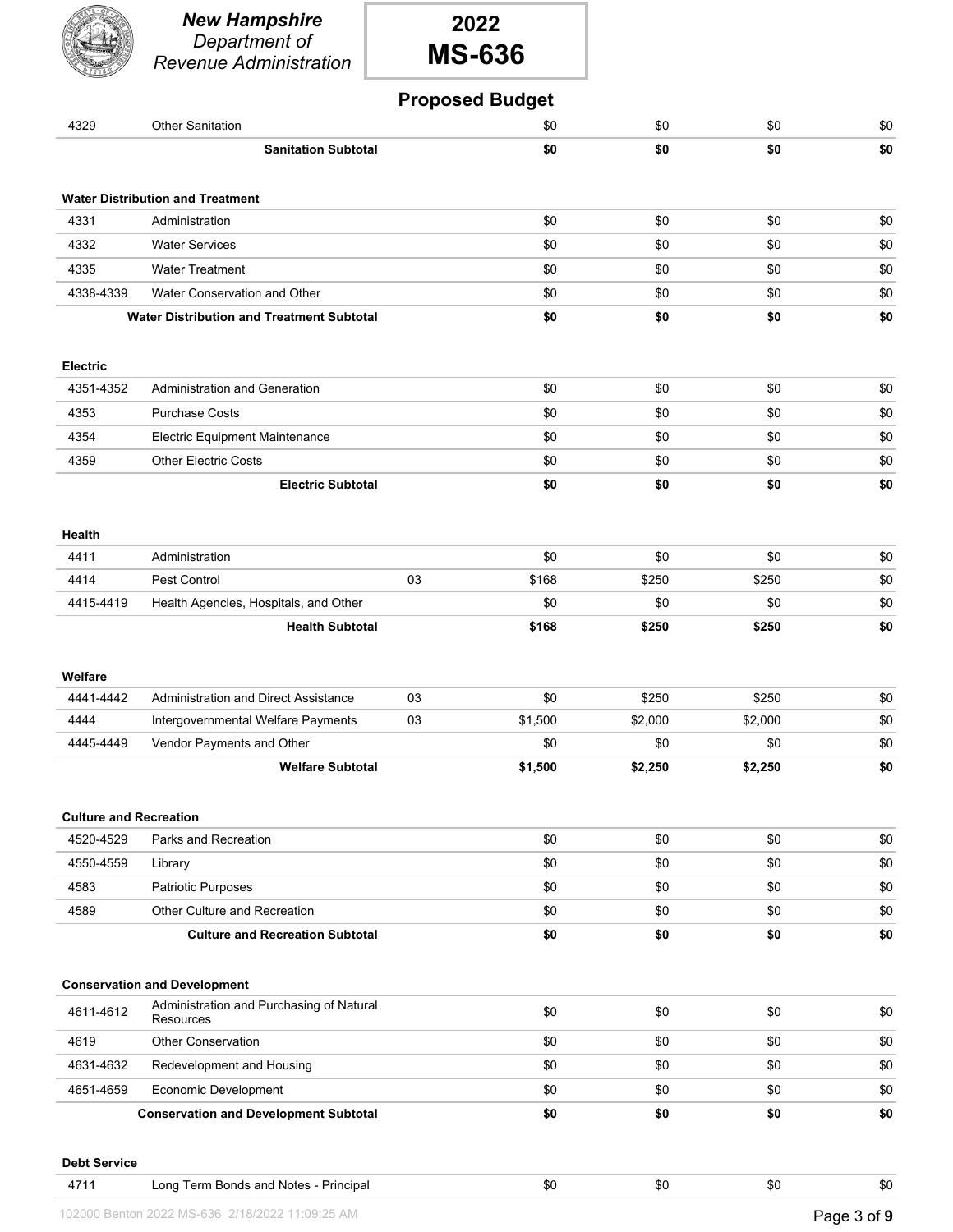|                                | <b>New Hampshire</b><br>Department of<br><b>Revenue Administration</b> | 2022<br><b>MS-636</b>  |     |           |     |
|--------------------------------|------------------------------------------------------------------------|------------------------|-----|-----------|-----|
|                                |                                                                        | <b>Proposed Budget</b> |     |           |     |
| 4721                           | Long Term Bonds and Notes - Interest                                   | \$0                    | \$0 | \$0       | \$0 |
| 4723                           | Tax Anticipation Notes - Interest                                      | \$0                    | \$0 | \$0       | \$0 |
| 4790-4799                      | <b>Other Debt Service</b>                                              | \$0                    | \$0 | \$0       | \$0 |
|                                | <b>Debt Service Subtotal</b>                                           | \$0                    | \$0 | \$0       | \$0 |
|                                |                                                                        |                        |     |           |     |
| <b>Capital Outlay</b>          |                                                                        |                        |     |           |     |
| 4901                           | Land                                                                   | \$0                    | \$0 | \$0       | \$0 |
| 4902                           | Machinery, Vehicles, and Equipment                                     | \$0                    | \$0 | \$0       | \$0 |
| 4903                           | <b>Buildings</b>                                                       | \$0                    | \$0 | \$0       | \$0 |
| 4909                           | Improvements Other than Buildings                                      | \$0                    | \$0 | \$0       | \$0 |
|                                | <b>Capital Outlay Subtotal</b>                                         | \$0                    | \$0 | \$0       | \$0 |
|                                |                                                                        |                        |     |           |     |
| <b>Operating Transfers Out</b> |                                                                        |                        |     |           |     |
| 4912                           | To Special Revenue Fund                                                | \$0                    | \$0 | \$0       | \$0 |
| 4913                           | To Capital Projects Fund                                               | \$0                    | \$0 | \$0       | \$0 |
| 4914A                          | To Proprietary Fund - Airport                                          | \$0                    | \$0 | \$0       | \$0 |
| 4914E                          | To Proprietary Fund - Electric                                         | \$0                    | \$0 | \$0       | \$0 |
| 4914O                          | To Proprietary Fund - Other                                            | \$0                    | \$0 | \$0       | \$0 |
| 4914S                          | To Proprietary Fund - Sewer                                            | \$0                    | \$0 | \$0       | \$0 |
| 4914W                          | To Proprietary Fund - Water                                            | \$0                    | \$0 | \$0       | \$0 |
| 4918                           | To Non-Expendable Trust Funds                                          | \$0                    | \$0 | \$0       | \$0 |
| 4919                           | To Fiduciary Funds                                                     | \$0                    | \$0 | \$0       | \$0 |
|                                | <b>Operating Transfers Out Subtotal</b>                                | \$0                    | \$0 | \$0       | \$0 |
|                                |                                                                        |                        |     |           |     |
|                                | <b>Total Operating Budget Appropriations</b>                           |                        |     | \$123.275 | \$0 |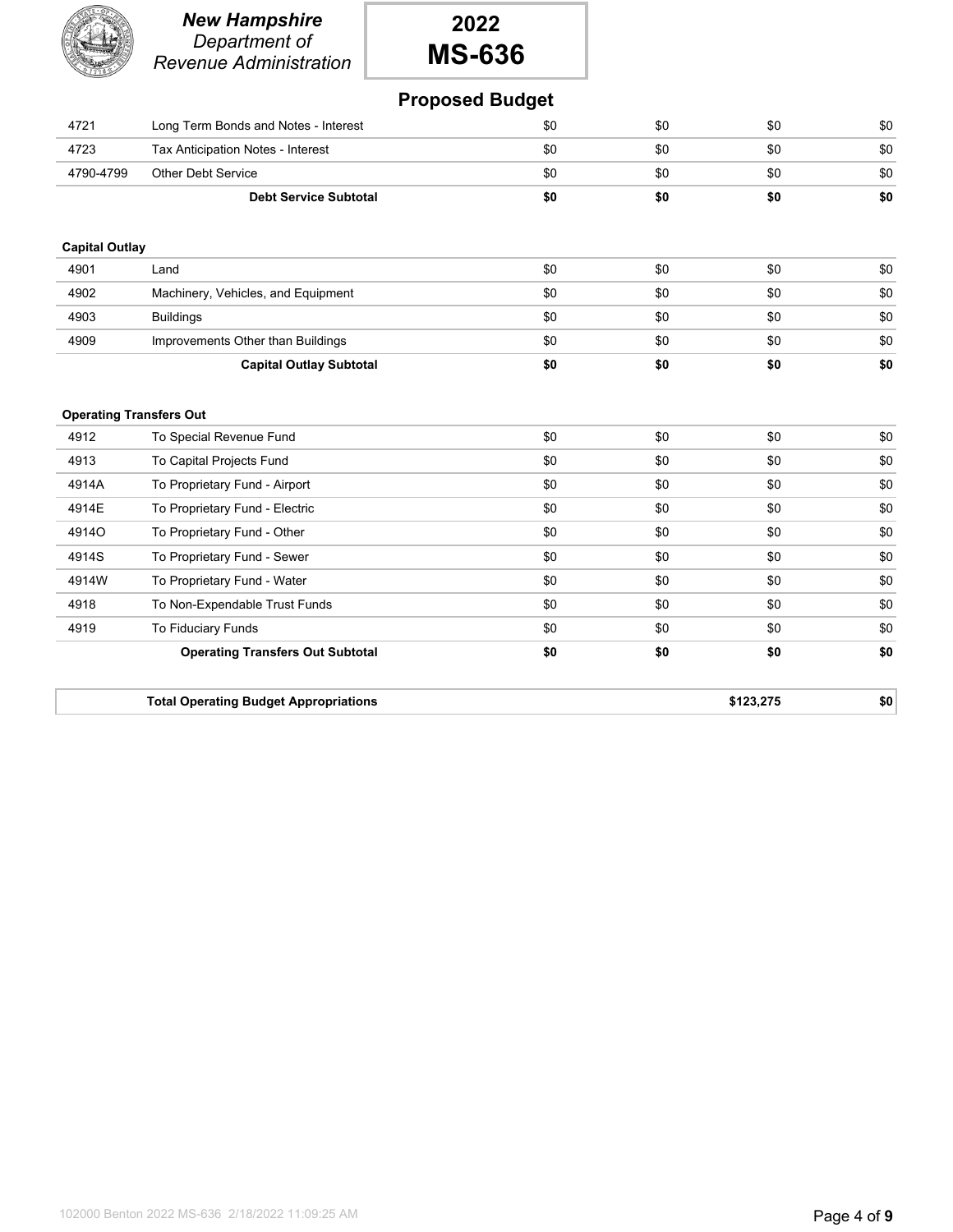



### **Proposed Budget**

| <b>Account</b> | <b>Purpose</b>                      | <b>Article</b>                                                 |          | <b>Proposed Appropriations for period</b><br>ending 12/31/2022 |
|----------------|-------------------------------------|----------------------------------------------------------------|----------|----------------------------------------------------------------|
|                |                                     |                                                                |          | (Recommended) (Not Recommended)                                |
| 4194           | <b>General Government Buildings</b> | 06                                                             | \$15,000 | \$0                                                            |
|                |                                     | <b>Purpose:</b> Town Hall Property Improvements                |          |                                                                |
| 4312           | <b>Highways and Streets</b>         | 05                                                             | \$35,000 | \$0                                                            |
|                |                                     | <b>Purpose:</b> Tunnel Stream Road paving work                 |          |                                                                |
| 4915           | To Capital Reserve Fund             | 04                                                             | \$15,000 | \$0                                                            |
|                |                                     | <b>Purpose:</b> Add funds to Reevaluation Capital Reserve Fund |          |                                                                |
|                |                                     |                                                                |          |                                                                |

**Total Proposed Special Articles \$65,000 \$65,000 \$0**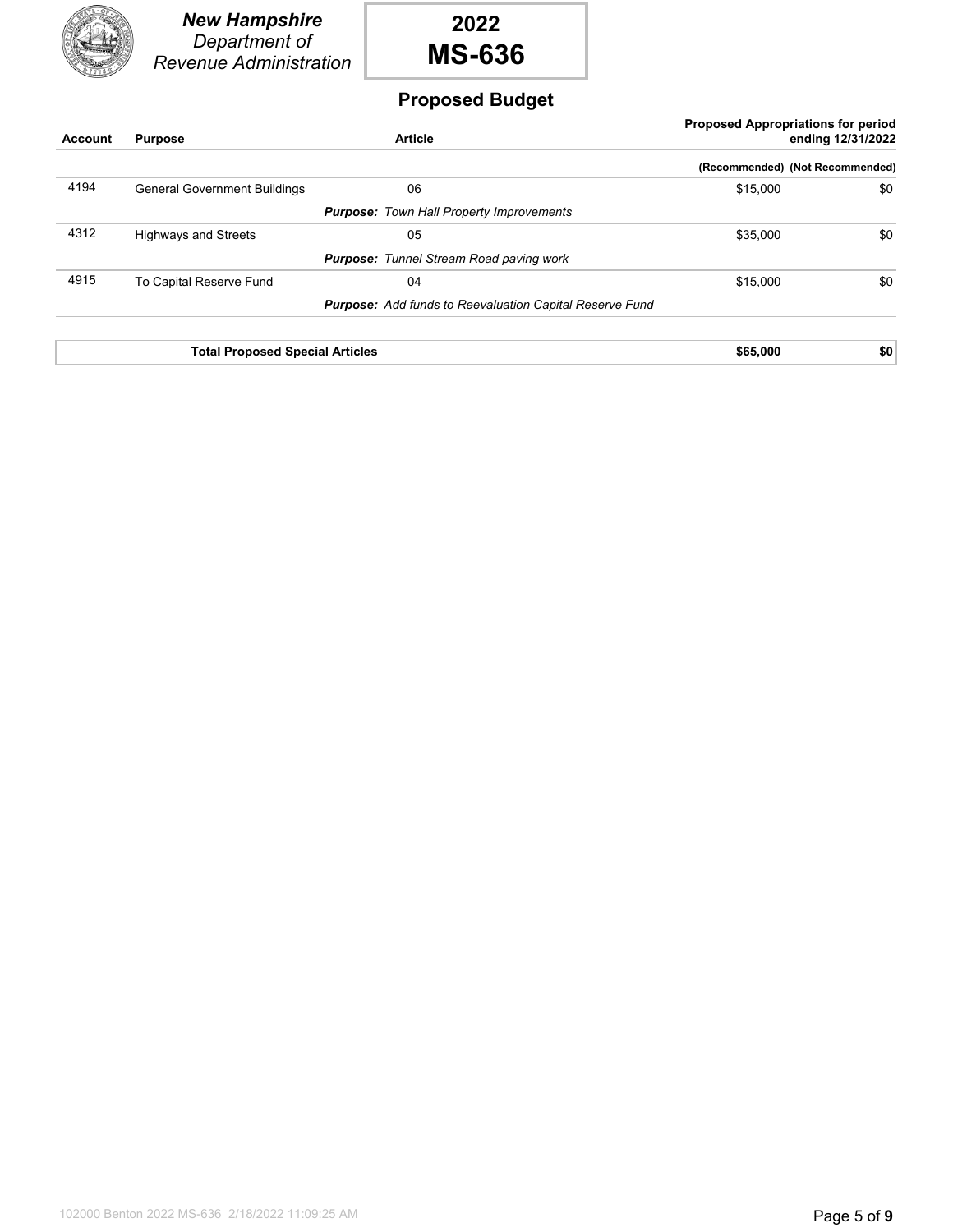*New Hampshire Department of Revenue Administration* **2022 MS-636 Proposed Budget Account Purpose Article**

**Proposed Appropriations for period ending 12/31/2022**

**(Recommended) (Not Recommended)**

**Total Proposed Individual Articles \$0 \$0 \$0 \$0**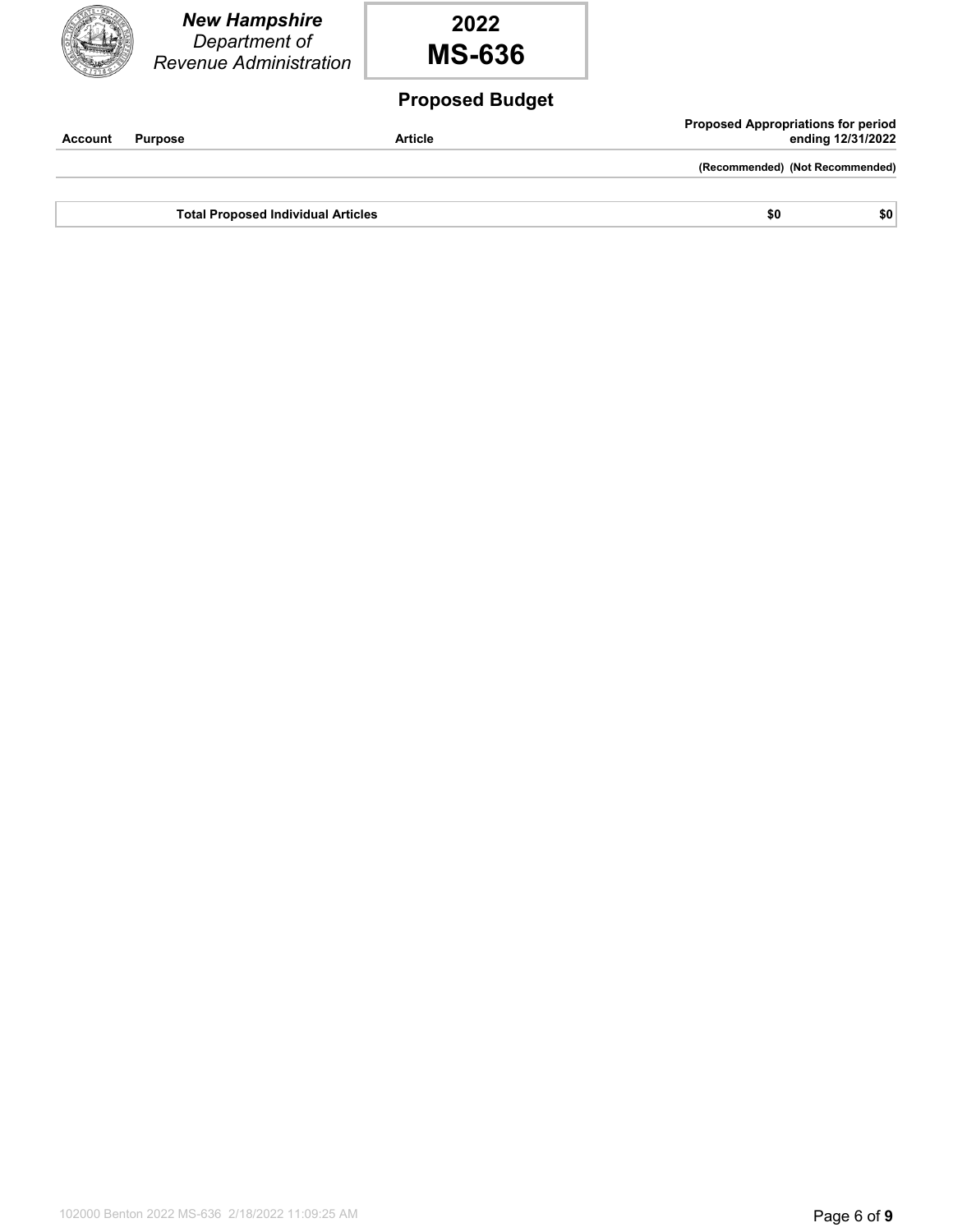

*New Hampshire Department of Revenue Administration*

# **2022 MS-636**

## **Proposed Budget**

| <b>Account</b>               | <b>Source</b>                                                             | <b>Article</b> | period ending<br>12/31/2021 | period ending<br>12/31/2021 | Actual Revenues for Estimated Revenues for Estimated Revenues for<br>period ending<br>12/31/2022 |
|------------------------------|---------------------------------------------------------------------------|----------------|-----------------------------|-----------------------------|--------------------------------------------------------------------------------------------------|
| <b>Taxes</b>                 |                                                                           |                |                             |                             |                                                                                                  |
| 3120                         | Land Use Change Tax - General Fund                                        |                | \$0                         | \$0                         | \$0                                                                                              |
| 3180                         | <b>Resident Tax</b>                                                       |                | \$0                         | \$0                         | \$0                                                                                              |
| 3185                         | <b>Yield Tax</b>                                                          | 03             | \$0                         | \$3,000                     | \$3,000                                                                                          |
| 3186                         | Payment in Lieu of Taxes                                                  | 03             | \$0                         | \$67,000                    | \$65,500                                                                                         |
| 3187                         | <b>Excavation Tax</b>                                                     |                | \$0                         | \$0                         | \$0                                                                                              |
| 3189                         | <b>Other Taxes</b>                                                        | 03             | \$0                         | \$50                        | \$50                                                                                             |
| 3190                         | Interest and Penalties on Delinguent Taxes                                | 03             | \$0                         | \$3,500                     | \$4,000                                                                                          |
| 9991                         | <b>Inventory Penalties</b>                                                |                | \$0                         | \$0                         | \$0                                                                                              |
|                              | <b>Taxes Subtotal</b>                                                     |                | \$0                         | \$73,550                    | \$72,550                                                                                         |
|                              | Licenses, Permits, and Fees                                               |                |                             |                             |                                                                                                  |
| 3210                         | <b>Business Licenses and Permits</b>                                      |                | \$0                         | \$0                         | \$0                                                                                              |
| 3220                         | <b>Motor Vehicle Permit Fees</b>                                          | 03             | \$0                         | \$45,000                    | \$58,000                                                                                         |
| 3230                         | <b>Building Permits</b>                                                   | 03             | \$0                         | \$500                       | \$400                                                                                            |
| 3290                         | Other Licenses, Permits, and Fees                                         | 03             | \$0                         | \$425                       | \$450                                                                                            |
|                              | 3311-3319 From Federal Government<br>Licenses, Permits, and Fees Subtotal |                | \$0<br>\$0                  | \$0<br>\$45,925             | \$0<br>\$58,850                                                                                  |
| <b>State Sources</b><br>3351 | Municipal Aid/Shared Revenues                                             |                | \$0                         | \$0                         | \$0                                                                                              |
| 3352                         | Meals and Rooms Tax Distribution                                          | 03             | \$0                         | \$27,553                    | \$23,000                                                                                         |
| 3353                         | <b>Highway Block Grant</b>                                                | 03             | \$0                         | \$15,277                    | \$15,300                                                                                         |
| 3354                         | <b>Water Pollution Grant</b>                                              |                | \$0                         | \$0                         | \$0                                                                                              |
| 3355                         | Housing and Community Development                                         |                | \$0                         | \$0                         | \$0                                                                                              |
| 3356                         | State and Federal Forest Land<br>Reimbursement                            |                | \$0                         | \$0                         | \$0                                                                                              |
| 3357                         | <b>Flood Control Reimbursement</b>                                        |                | \$0                         | \$0                         | \$0                                                                                              |
| 3359                         | Other (Including Railroad Tax)                                            |                | \$0                         | \$0                         | \$0                                                                                              |
| 3379                         | From Other Governments                                                    |                | \$0                         | \$0                         | \$0                                                                                              |
|                              | <b>State Sources Subtotal</b>                                             |                | \$0                         | \$42,830                    | \$38,300                                                                                         |
|                              | <b>Charges for Services</b>                                               |                |                             |                             |                                                                                                  |
|                              | 3401-3406 Income from Departments                                         |                | \$0                         | \$0                         | \$0                                                                                              |
| 3409                         | Other Charges                                                             |                | \$0                         | \$0                         | \$0                                                                                              |
|                              | <b>Charges for Services Subtotal</b>                                      |                | \$0                         | \$0                         | \$0                                                                                              |
|                              | <b>Miscellaneous Revenues</b>                                             |                |                             |                             |                                                                                                  |
| 3501                         | Sale of Municipal Property                                                |                | \$0                         | \$0                         | \$0                                                                                              |
| 3502                         | Interest on Investments                                                   | 03             | \$0                         | \$100                       | \$120                                                                                            |
| 3503-3509 Other              |                                                                           |                | \$0                         | \$0                         | \$0                                                                                              |
|                              | <b>Miscellaneous Revenues Subtotal</b>                                    |                | \$0                         | \$100                       | \$120                                                                                            |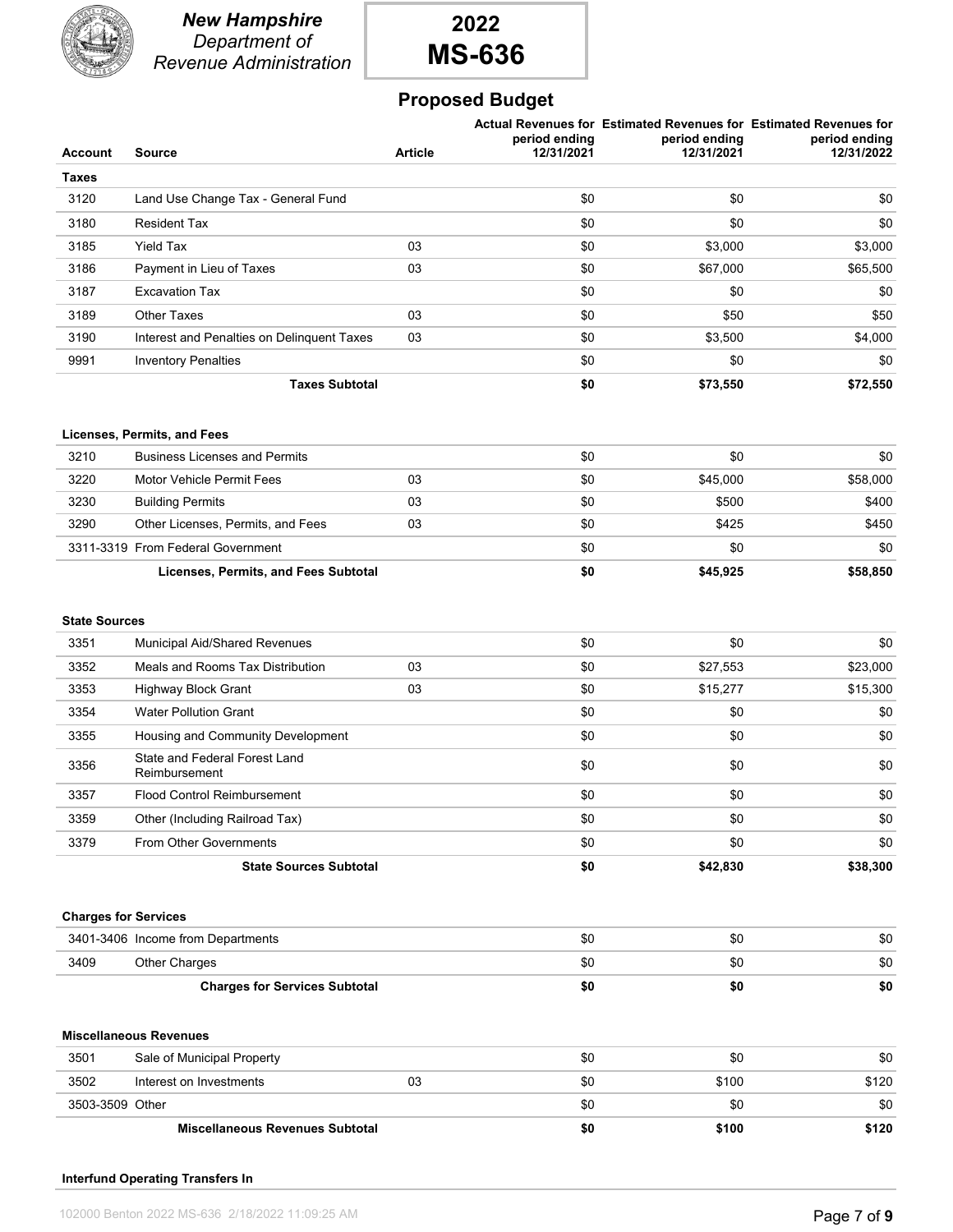

# **2022 MS-636**

## **Proposed Budget**

| 3912  | From Special Revenue Funds                | \$0 | \$0 | \$0 |
|-------|-------------------------------------------|-----|-----|-----|
| 3913  | From Capital Projects Funds               | \$0 | \$0 | \$0 |
| 3914A | From Enterprise Funds: Airport (Offset)   | \$0 | \$0 | \$0 |
| 3914E | From Enterprise Funds: Electric (Offset)  | \$0 | \$0 | \$0 |
| 3914O | From Enterprise Funds: Other (Offset)     | \$0 | \$0 | \$0 |
| 3914S | From Enterprise Funds: Sewer (Offset)     | \$0 | \$0 | \$0 |
| 3914W | From Enterprise Funds: Water (Offset)     | \$0 | \$0 | \$0 |
| 3915  | From Capital Reserve Funds                | \$0 | \$0 | \$0 |
| 3916  | From Trust and Fiduciary Funds            | \$0 | \$0 | \$0 |
| 3917  | <b>From Conservation Funds</b>            | \$0 | \$0 | \$0 |
|       | Interfund Operating Transfers In Subtotal | \$0 | \$0 | \$0 |

#### **Other Financing Sources**

|      | <b>Total Estimated Revenues and Credits</b> |          | \$0 | \$162,405 | \$234,820 |
|------|---------------------------------------------|----------|-----|-----------|-----------|
|      | <b>Other Financing Sources Subtotal</b>     |          | \$0 | \$0       | \$65,000  |
| 9999 | Fund Balance to Reduce Taxes                |          | \$0 | \$0       | \$0       |
| 9998 | Amount Voted from Fund Balance              | 06.05.04 | \$0 | \$0       | \$65,000  |
| 3934 | Proceeds from Long Term Bonds and Notes     |          | \$0 | \$0       | \$0       |